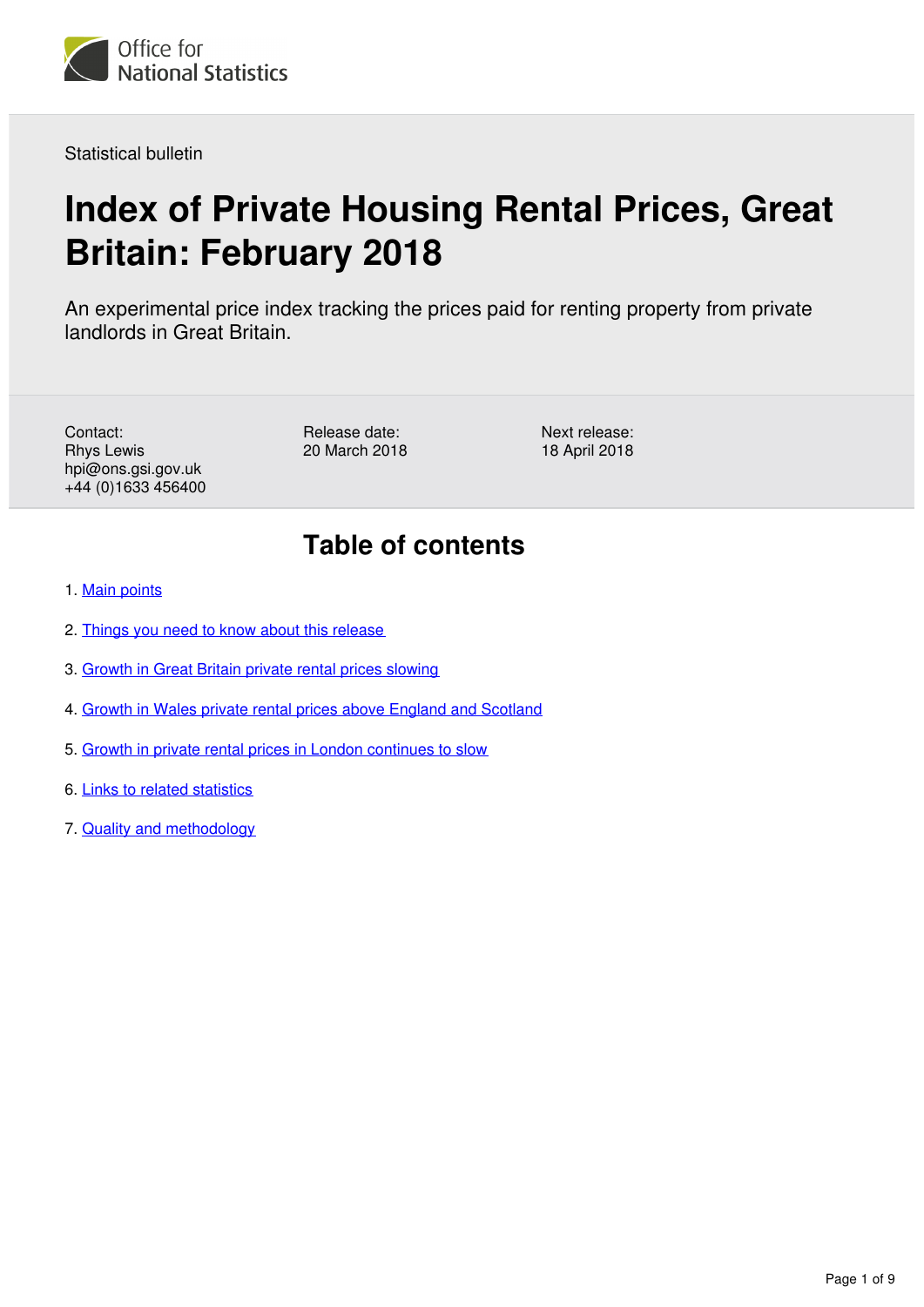## <span id="page-1-0"></span>**1 . Main points**

- Private rental prices paid by tenants in Great Britain rose by 1.1% in the 12 months to February 2018; unchanged from January 2018.
- In England, private rental prices grew by 1.1%, Wales saw growth of 1.4% while Scotland saw rental prices increase by 0.4% in the 12 months to February 2018.
- London private rental prices grew by 0.1% in the 12 months to February 2018, that is, 1.0 percentage point below the Great Britain 12-month growth rate.

### <span id="page-1-1"></span>**2 . Things you need to know about this release**

The Index of Private Housing Rental Prices (IPHRP) measures the change in price of renting residential property from private landlords. The index is published as a series of price indices covering Great Britain, its constituent countries and the English regions. All data presented are non-seasonally adjusted.

IPHRP measures the change in price tenants face when renting residential property from private landlords, thereby allowing a comparison between the prices tenants are charged in the current month as opposed to the same month in the previous year. The index does not measure the change in newly advertised rental prices only, but reflects price changes for all private rental properties.

The IPHRP is constructed using administrative data. That is, the index makes use of data that are already collected for other purposes in order to estimate rental prices. The sources of private rental prices are [Valuation](https://www.gov.uk/government/organisations/valuation-office-agency)  [Office Agency](https://www.gov.uk/government/organisations/valuation-office-agency) (VOA), [Scottish Government](http://www.gov.scot/) (SG) and Welsh Government (WG). All three organisations deploy rental officers to collect the price paid for privately rented properties. The sources of [expenditure weights](https://www.ons.gov.uk/economy/inflationandpriceindices/datasets/indexofprivatehousingrentalpricesweightsanalysis) are the [Ministry of Housing, Communities and Local Government](https://www.gov.uk/government/organisations/ministry-of-housing-communities-and-local-government) (MHCLG), Scottish Government, Welsh Government and the VOA.

IPHRP is released as an [Experimental Statistic](http://www.ons.gov.uk/methodology/methodologytopicsandstatisticalconcepts/guidetoexperimentalstatistics). While the methodology (PDF, 2.42MB) for IPHRP is final, Northern Ireland is currently excluded from the price index. We are working with Northern Ireland Housing [Executive](http://www.nihe.gov.uk/) to secure private rental data for Northern Ireland. Once the coverage of IPHRP has been improved to that of the UK, the IPHRP will be assessed against the [Code of Practice for Statistics](https://www.statisticsauthority.gov.uk/code-of-practice/) to achieve National [Statistics](https://www.statisticsauthority.gov.uk/about-the-authority/uk-statistical-system/types-of-official-statistics/) status.

### <span id="page-1-2"></span>**3 . Growth in Great Britain private rental prices slowing**

Growth in private rental prices paid by tenants in Great Britain has seen signs of a slowdown since the end of 2015, increasing by 1.1% in the 12 months to February 2018. For example, a property that was rented for £500 per month in February 2017, which saw its rent increase by the average rate in Great Britain, would be rented for £505.50 in February 2018. This slowdown in the growth in private rental prices in Great Britain is driven mainly by a slowdown in London over the same period.

The 12-month growth rate of private rental prices paid by tenants in Great Britain in February 2018 was 1.1%, unchanged from January 2018. Rental prices for Great Britain excluding London increased by 1.6% in the 12 months to February 2018, unchanged from January 2018 (Figure 1). The growth rate for London (0.1%) in the 12 months to February 2018 was 1.0 percentage point below that of Great Britain. This is the lowest annual growth in London since September 2010, when it was negative 0.4%.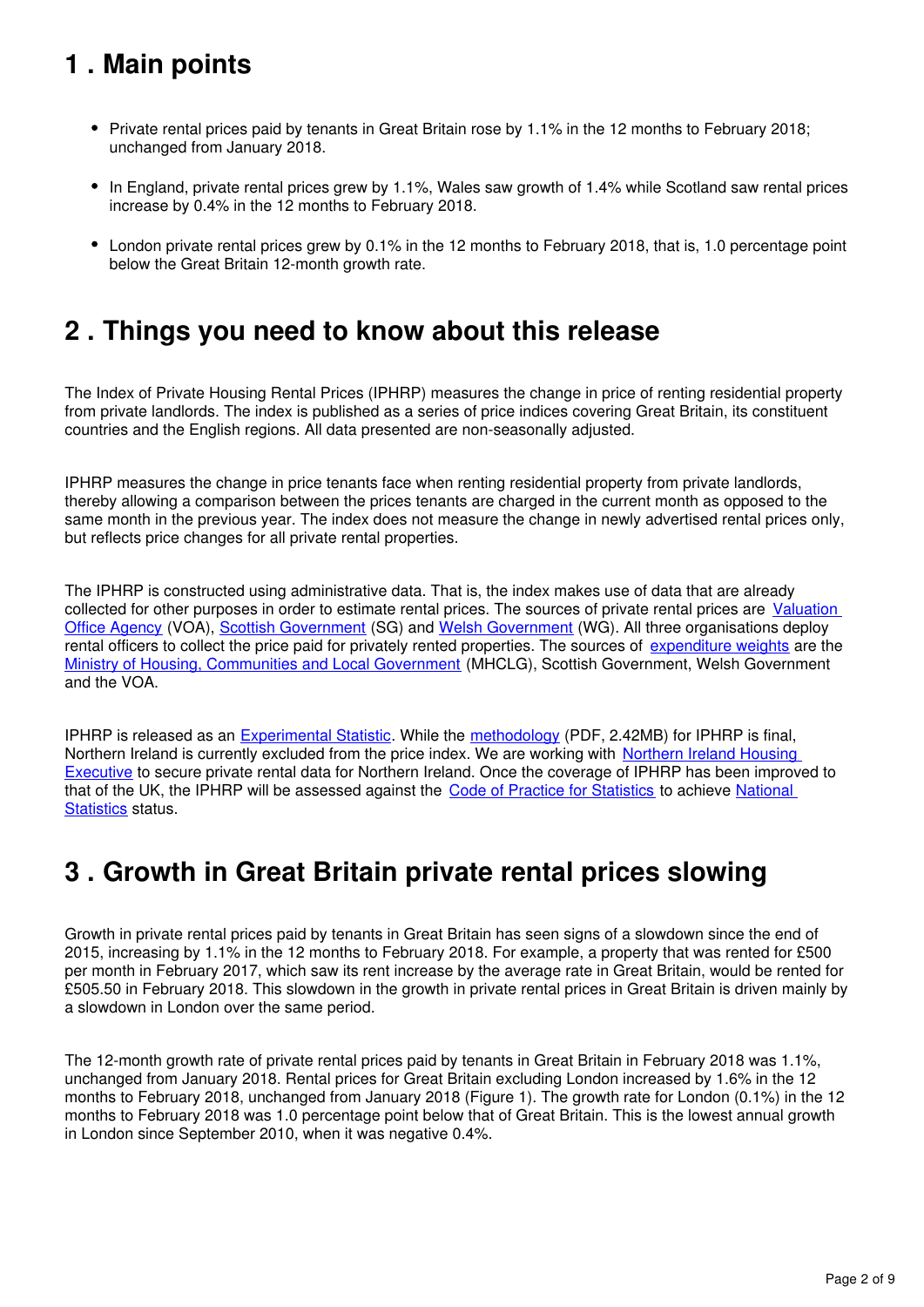#### **Figure 1: Index of Private Housing Rental Prices percentage change over 12 months, Great Britain, January 2012 to February 2018**

Figure 1: Index of Private Housing Rental Prices percentage change over 12 months, Great Britain, January 2012 to February 2018



#### **Source: Office for National Statistics**

The [Royal Institution of Chartered Surveyors \(RICS\) January 2018 Residential Market Survey](http://www.rics.org/uk/knowledge/market-analysis/rics-residential-market-survey/) reported that tenant demand edged up in the three months to January (seasonally adjusted series), although momentum remains only modest. The **[Association of Residential Letting Agents](http://www.arla.co.uk/)** (ARLA) reported in their **Private Rented** [Sector Report](http://www.arla.co.uk/lobbying/private-rented-sector-reports/) for January that the supply of rental properties fell by 8% from December to January while demand for these properties grew. This suggests some upward pressure, which may feed through to the Index of Private Housing Rental Prices (a stock measure) over time.

Between January 2011 and February 2018, private rental prices in Great Britain increased by 15.6% (Figure 2); this was strongly driven by the historical growth in private rental prices within London. When London is excluded from these figures, private rental prices increased by 12.1% over the same period.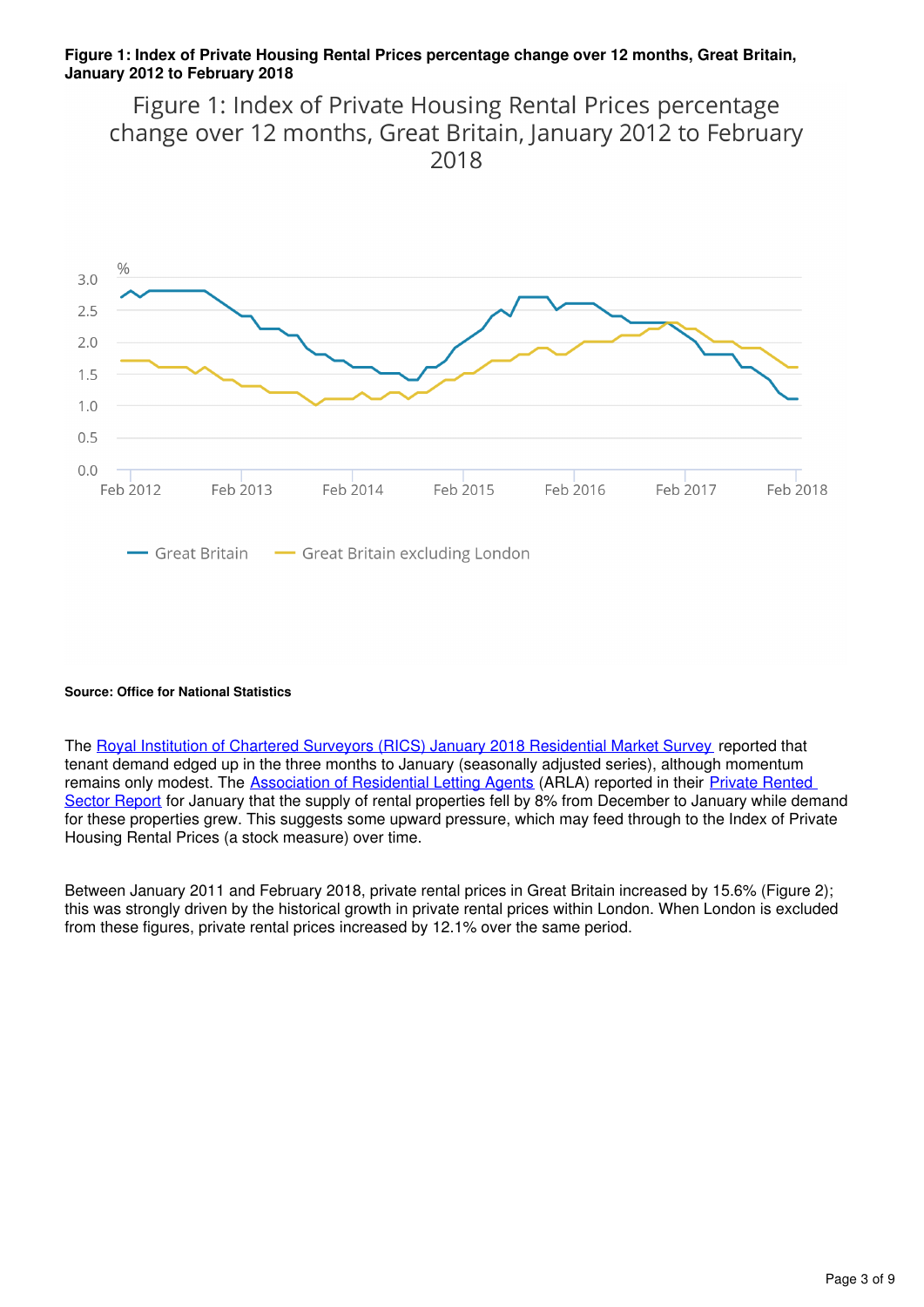#### **Figure 2: Index of Private Housing Rental Prices indices, Great Britain, January 2011 to February 2018**

#### **Index values**



Index values



**Source: Office for National Statistics**

### <span id="page-3-0"></span>**4 . Growth in Wales private rental prices above England and Scotland**

In England, private rental prices grew by 1.1% in the 12 months to February 2018, unchanged from January 2018.

The annual rate of change for Wales (1.4%) in February 2018 is still higher than the annual rate of change for England (1.1%) and Great Britain (1.1%). Wales has shown a broad increase in its annual growth rate since July 2016 (Figure 3).

Rental growth in Scotland increased by 0.4% in the 12 months to February 2018, up from 0.3% in January 2018. This continued weaker growth may be due to historical stronger supply and weaker demand in Scotland as reported by the [Association of Residential Letting Agents \(ARLA\)](http://www.arla.co.uk/lobbying/private-rented-sector-reports/).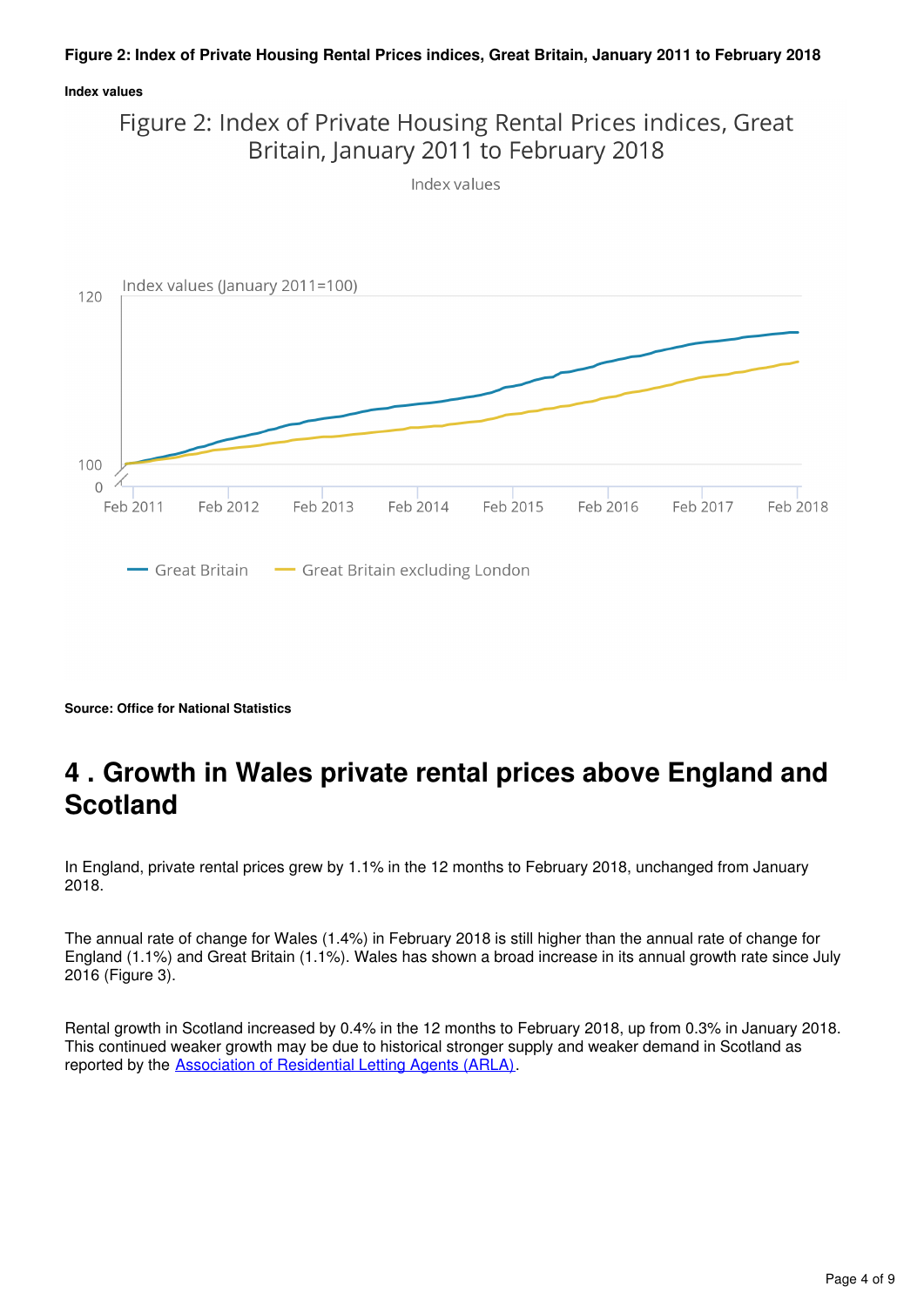#### **Figure 3: Index of Private Housing Rental Prices percentage change over 12 months for Great Britain and its constituent countries, January 2012 to February 2018**

#### **12-month percentage change**

### Figure 3: Index of Private Housing Rental Prices percentage change over 12 months for Great Britain and its constituent countries, January 2012 to February 2018



12-month percentage change

#### **Source: Office for National Statistics**

All the countries that constitute Great Britain have experienced rises in their private rental prices since 2011 (Figure 4). Since January 2011, rental prices in England have increased more than those in Wales and Scotland.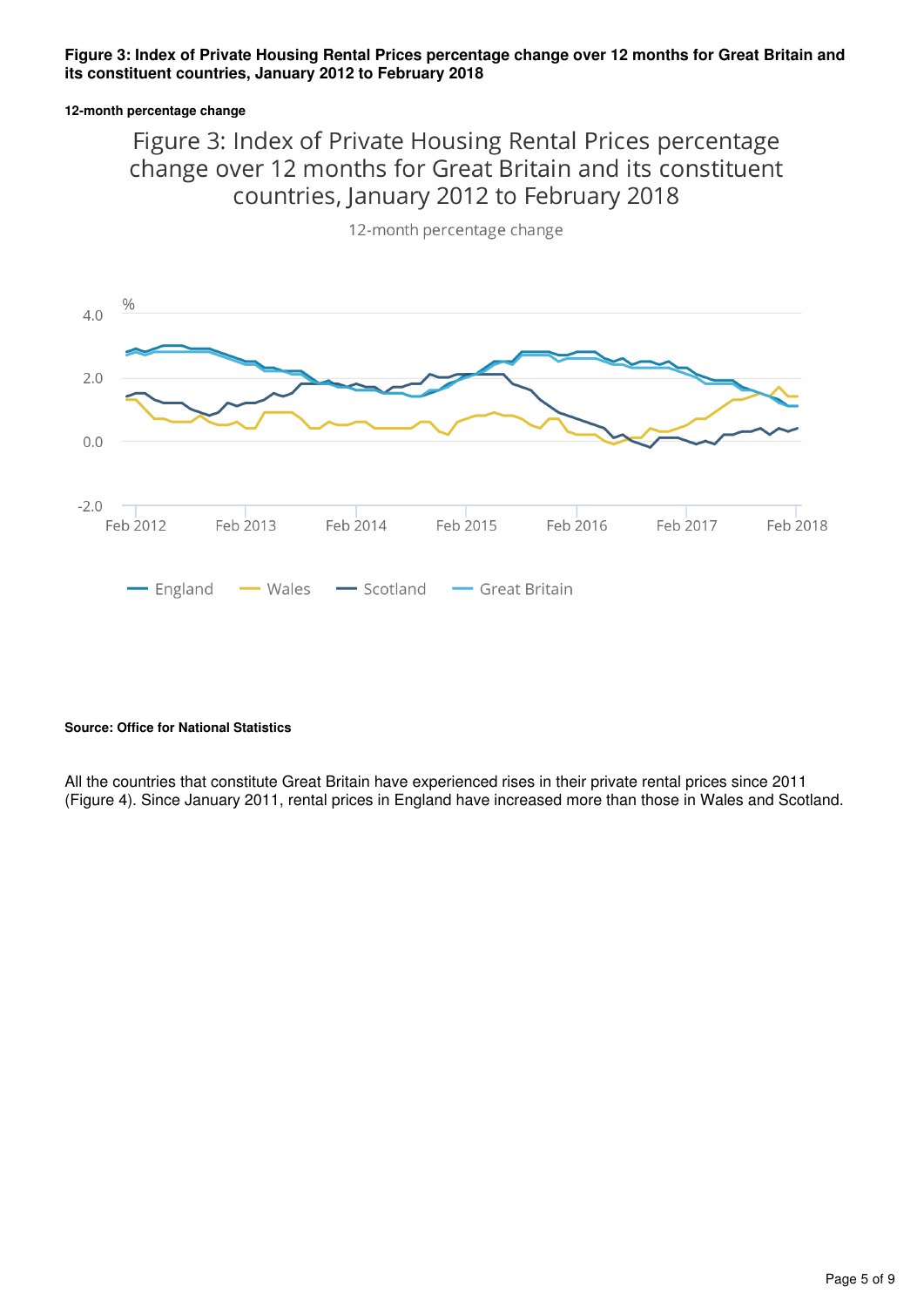#### **Figure 4: Index of Private Housing Rental Prices indices for Great Britain and its constituent countries, January 2011 to February 2018**

#### **Index values**





**Source: Office for National Statistics**

## <span id="page-5-0"></span>**5 . Growth in private rental prices in London continues to slow**

Growth in private rental prices in London was 0.1% in the 12 months to February 2018, down from 0.2% in January 2018. The Royal Institute of Chartered Surveyors (RICS) reported in their January 2018 Residential [Market Survey](http://www.rics.org/uk/knowledge/market-analysis/rics-residential-market-survey/) that expectations are still negative in London, although to a smaller degree than any other quarter since 2016.

Focusing on the English regions, the largest annual rental price increase was in the East Midlands (2.5%), down from 2.6% in January 2018 (Figure 5). This was followed by the South West (2.1%), unchanged from January 2018 and the East of England (2.1%), up from 1.9% in January 2018.

The lowest annual rental price increase was in the North East (0.0%), unchanged from January 2018. It was followed by London (0.1%), down from 0.2% in January 2018.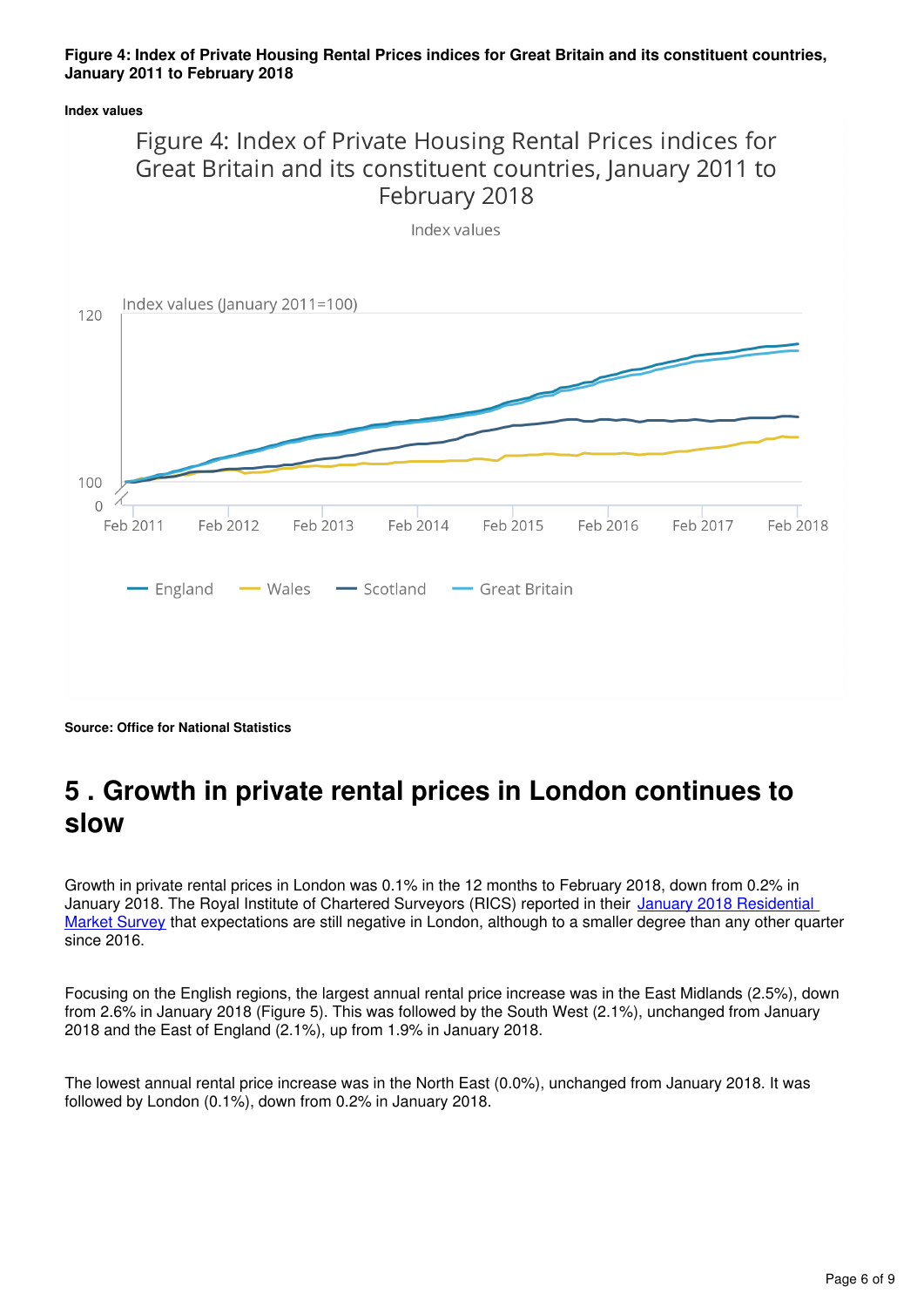#### **Figure 5: Index of Private Housing Rental Prices percentage change over the 12 months to February 2018 by English region**

#### **12-month percentage change**

### Figure 5: Index of Private Housing Rental Prices percentage change over the 12 months to February 2018 by English region

12-month percentage change



#### **Source: Office for National Statistics**

Figure 6 shows the historical 12-month percentage growth rate in the rental prices of each of the English regions.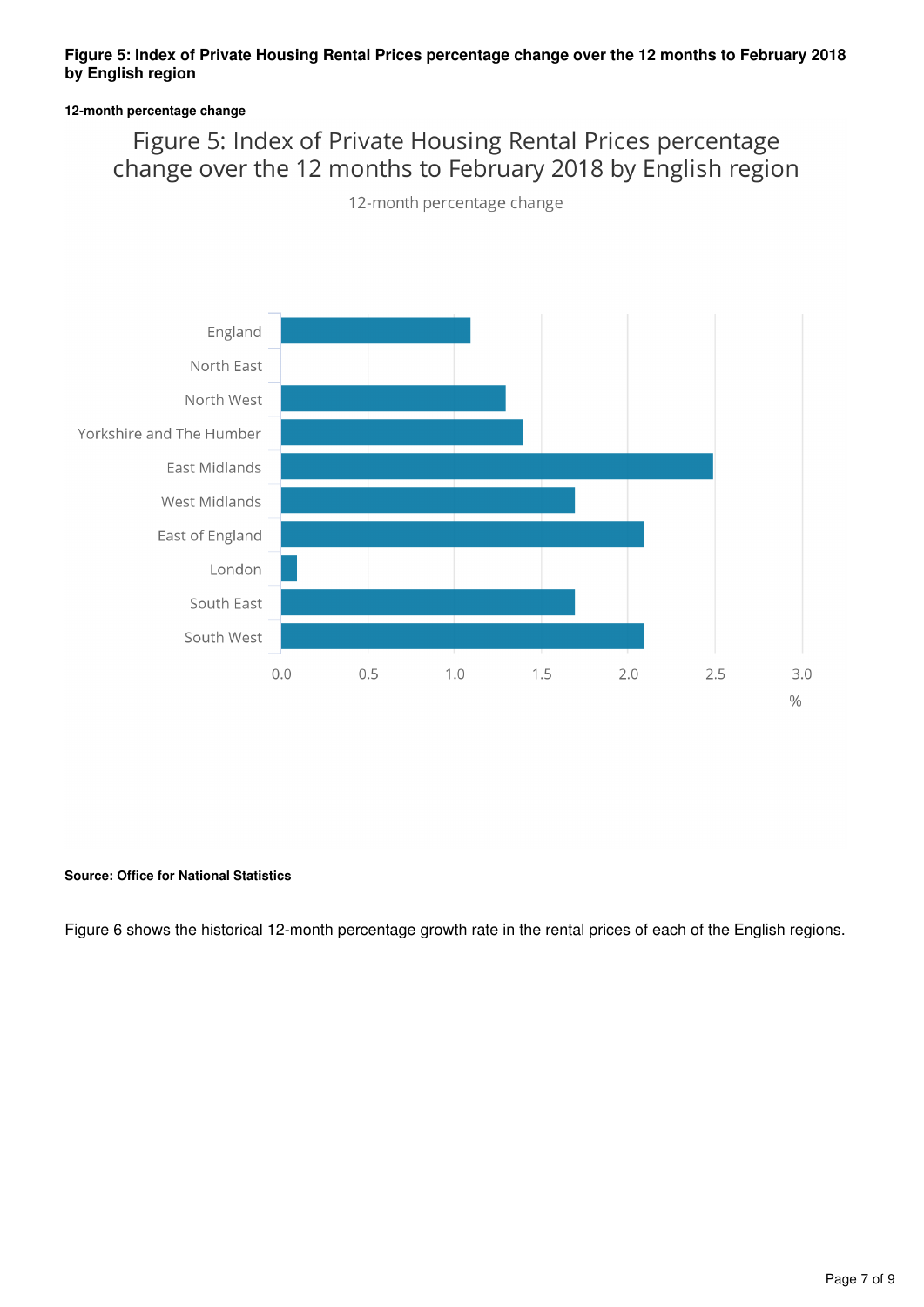**Figure 6: Index of Private Housing Rental Prices percentage change over 12 months by English region, January 2007 to February 2018**

#### **12-month percentage change**



### <span id="page-7-0"></span>**6 . Links to related statistics**

There are a number of other statistics available for rental and housing prices.

[Valuation Office Agency](http://www.voa.gov.uk/) (VOA) publishes [private rental market statistics](https://www.gov.uk/government/collections/private-rental-market-statistics). These cover the average prices paid for renting private housing in England to the level of region and local authority. The composition of the sample used for this publication varies over time and therefore makes it hard to produce reliable comparisons over different time periods. For an evaluation of our rental price indices and the growth in average private rental prices published by VOA, please see the article **Explaining private rental growth** (PDF, 446KB).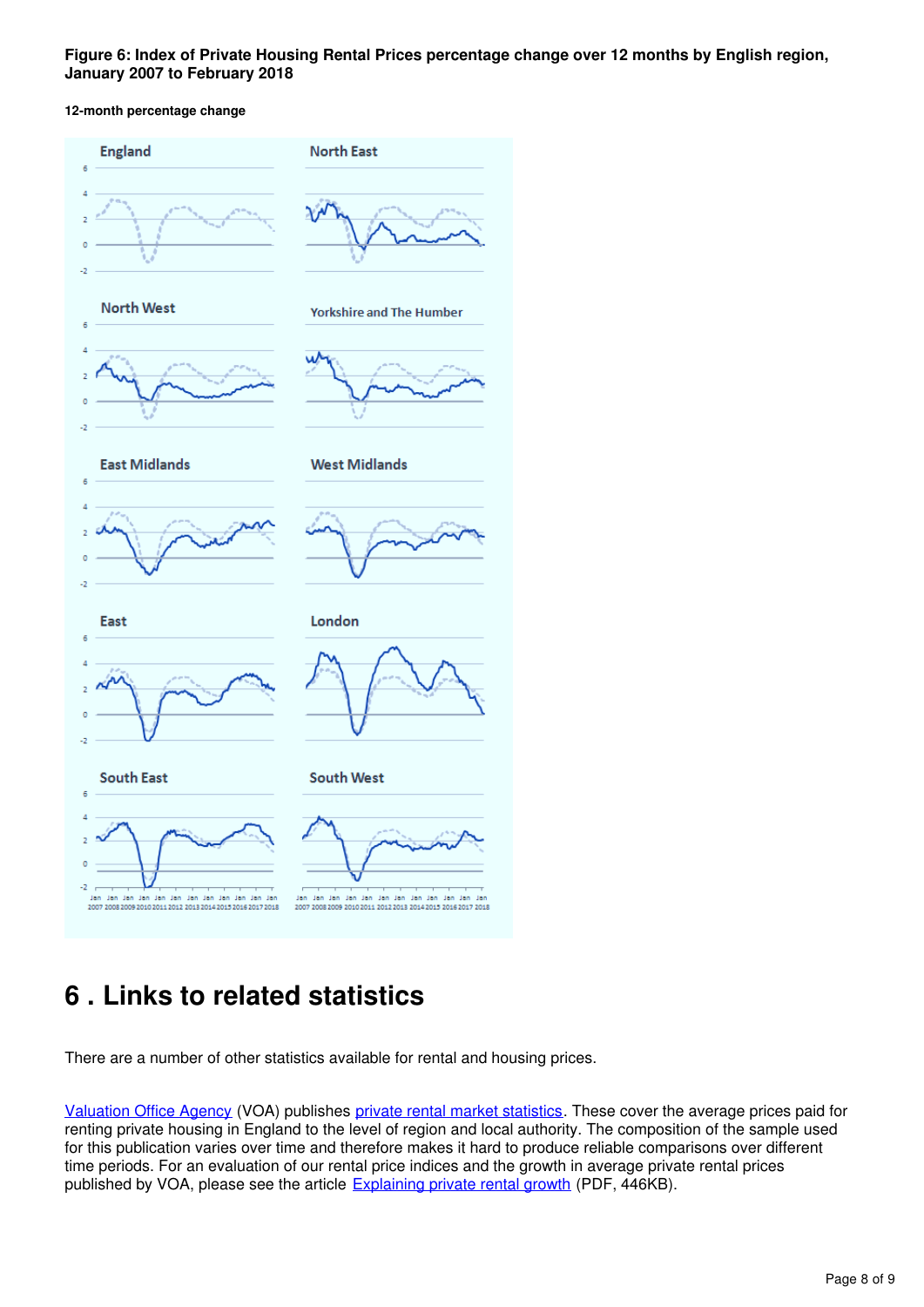[Ministry of Housing, Communities and Local Government](https://www.gov.uk/government/organisations/ministry-of-housing-communities-and-local-government) (MHCLG) publishes [social rent statistics](https://www.gov.uk/government/organisations/department-for-communities-and-local-government/series/rents-lettings-and-tenancies). These cover average prices paid for renting both local authority and private registered provider (housing association) properties in England. These are collected from the continuous recordings of lettings and sales in social housing (CORE) and are available at regional and local authority level.

[Scottish Government](http://home.scotland.gov.uk/home) publishes social rent statistics for Scotland[.](http://www.scotland.gov.uk/Topics/Statistics/Browse/Housing-Regeneration/HSfS/socialhousing) These cover the average weekly rents paid for local authority and registered social landlords, and are available at area level. [Private Sector Rent Statistics](http://www.gov.scot/Publications/2017/11/7528) are also published annually, which cover the average price paid for renting private housing in Scotland.

[Welsh Government](http://wales.gov.uk/) publishes [social rent statistics for Wales](https://statswales.wales.gov.uk/Catalogue/Housing/Social-Housing-Stock-and-Rents). These cover the average weekly rents paid for local authority and registered social landlords, and are available at area level. [Private Sector Rents](http://gov.wales/statistics-and-research/private-sector-rents/?lang=en) are also published on an annual basis, which cover the average price paid for renting private housing in Wales.

[Northern Ireland Housing Executive](http://www.nihe.gov.uk/) publishes a bi-annual Summary Research Report on the [Performance of the](http://www.nihe.gov.uk/index/corporate/housing_research/completed/private_rented_sector_and_rents.htm)  [rental market in Northern Ireland.](http://www.nihe.gov.uk/index/corporate/housing_research/completed/private_rented_sector_and_rents.htm) This report analyses trends in the private rental sector at district council level during a six-month period.

In addition to government sources[,](http://www.countrywide.co.uk/news/)a number of private companies such as [Countrywide](http://www.countrywide.co.uk/news/), Homelet and LSL [Property Services](http://www.lslps.co.uk/news/market-intelligence) produce statistics on the private rental market. These are predominantly flow measures of private rents, whereas the Index of Private Housing Rental Prices (IPHRP) is a stock measure. More information on how these compare with IPHRP can be found in the article [Comparing measures of private rental growth in](https://www.ons.gov.uk/economy/inflationandpriceindices/articles/comparingmeasuresofprivaterentalgrowthintheuk/previousReleases)  [the UK.](https://www.ons.gov.uk/economy/inflationandpriceindices/articles/comparingmeasuresofprivaterentalgrowthintheuk/previousReleases)

The [UK House Price Index](http://landregistry.data.gov.uk/app/ukhpi) publishes average house prices and associated growth rate statistics to the level of region and local authority. Residential house price growth in Great Britain has typically been stronger than rental price growth for a number of years, with an average 12-month rate of house price inflation between January 2013 and January 2018 of 5.7%, compared with 2.0% for rental prices.

## <span id="page-8-0"></span>**7 . Quality and methodology**

Details of the [methodology used to calculate the Index of Private Housing Rental Prices \(IPHRP\)](http://webarchive.nationalarchives.gov.uk/20160105160709/http:/www.ons.gov.uk/ons/rel/hpi/index-of-private-housing-rental-prices/historical-series/iphrp-article.html) can be found in the July 2013 IPHRP article but this article requires some updating. In March 2015, methodological improvements were implemented to improve the matching of properties over time; this ensures that we are comparing "like with like". These methodological improvements were presented in the January 2015 article.

In September 2015, we published an evaluation of our rental price indices against the growth in average private rental prices published by Valuation Office Agency (VOA); please see the article [Explaining private rental growth](http://webarchive.nationalarchives.gov.uk/20160105160709/http:/www.ons.gov.uk/ons/guide-method/user-guidance/prices/cpi-and-rpi/explaining-private-rental-growth.pdf) (PDF, 446KB) for more information. [Comparisons of IPHRP against other private rent measures](https://www.ons.gov.uk/economy/inflationandpriceindices/articles/comparingmeasuresofprivaterentalgrowthintheuk/previousReleases) can be found in the article published alongside this release.

The [IPHRP Quality and Methodology Information report](http://www.ons.gov.uk/economy/inflationandpriceindices/qmis/indexofprivatehousingrentalpricesqmi) contains important information on:

- the strengths and limitations of the data and how it compares with related data
- uses and users of the data
- how the output was created
- the quality of the output including the accuracy of the data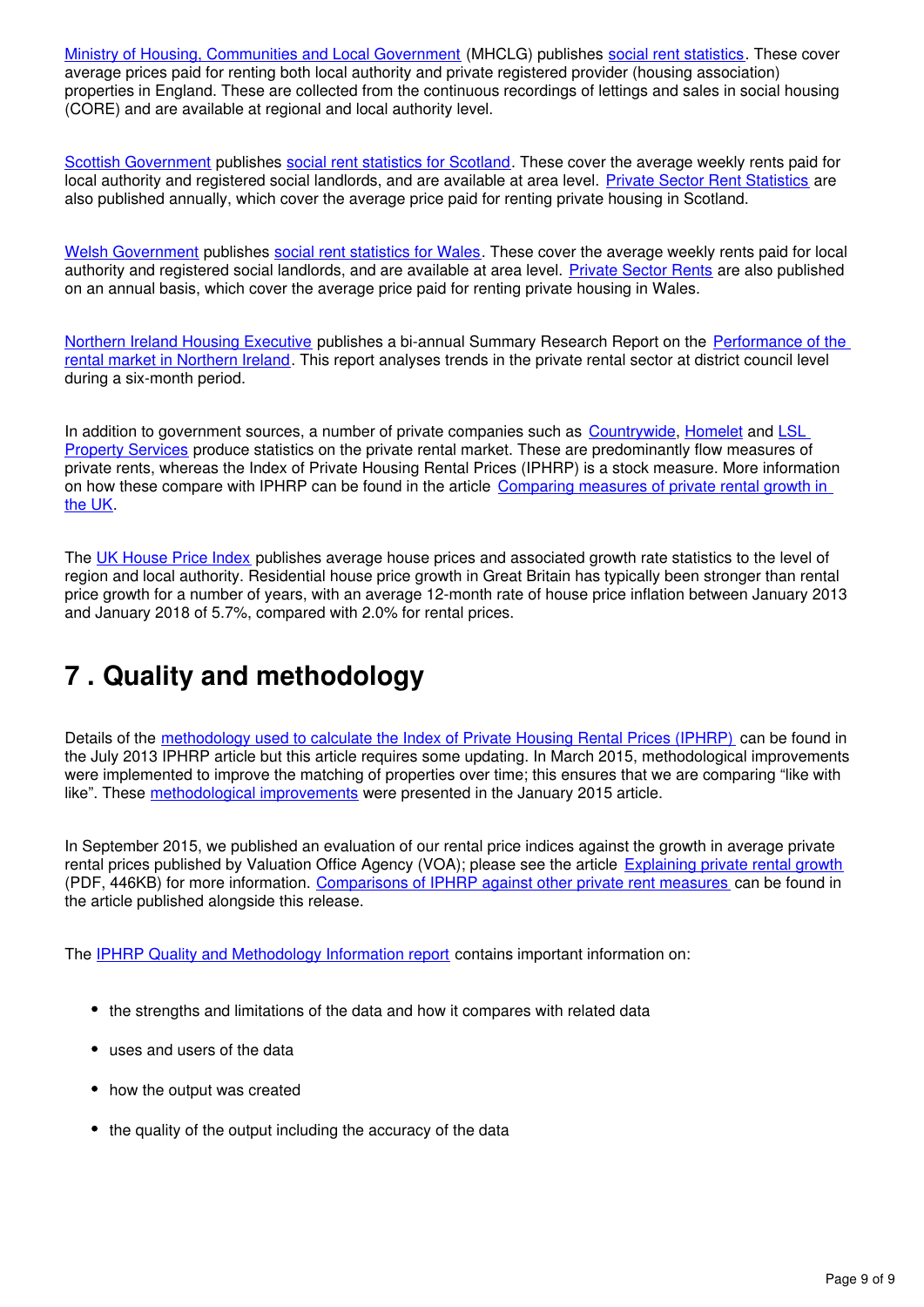## **1 Experimental Index of Private Housing Rental Prices - Index levels<br>Not seasonally adjusted<br>Index level (January 2011 = 100)**

|            | Countries            |                |                | Regions        |                |                |                |                                                                                 |                |                |                |                |                |                 |                      |
|------------|----------------------|----------------|----------------|----------------|----------------|----------------|----------------|---------------------------------------------------------------------------------|----------------|----------------|----------------|----------------|----------------|-----------------|----------------------|
|            | K03000001            | E92000001      | W92000004      | S92000003      | E12000001      |                |                | E12000002 E12000003 E12000004 E12000005 E12000006 E12000007 E12000008 E12000009 |                |                |                |                |                |                 |                      |
|            |                      |                |                |                |                |                |                |                                                                                 |                |                |                |                |                |                 |                      |
|            |                      |                |                |                |                |                | Yorkshire and  |                                                                                 | West           |                |                |                |                | GB<br>excluding | England<br>excluding |
|            | <b>Great Britain</b> | England        | Wales          | Scotland       | North East     | North West     |                | The Humber East Midlands                                                        | Midlands       | East           | London         | South East     | South West     | London          | London               |
| 2011 Jan   | 100.0                | 100.0          | 100.0          | 100.0          | 100.0          | 100.0          | 100.0          | 100.0                                                                           | 100.0          | 100.0          | 100.0          | 100.0          | 100.0          | 100.0           | 100.0                |
| Feb        | 100.1                | 100.1          | 100.1          | 99.9           | 100.1          | 100.0          | 100.0          | 100.0                                                                           | 100.0          | 100.3          | 100.3          | 100.1          | 100.0          | 100.1           | 100.1                |
| Mar        | 100.3                | 100.3          | 100.4          | 100.1          | 100.1          | 100.1          | 100.1          | 100.0                                                                           | 100.1          | 100.4          | 100.6          | 100.3          | 100.2          | 100.2           | 100.2                |
| Apr        | 100.5                | 100.5          | 100.3          | 100.2          | 100.2          | 100.2          | 100.0          | 100.2                                                                           | 100.2          | 100.5          | 100.9          | 100.6          | 100.3          | 100.3           | 100.4                |
| May        | 100.7                | 100.8          | 100.4          | 100.5          | 100.4          | 100.4          | 100.2          | 100.3                                                                           | 100.3          | 100.6          | 101.2          | 100.8          | 100.4          | 100.5           | 100.5                |
| Jun        | 100.9                | 100.9          | 100.5          | 100.5          | 100.4          | 100.4          | 100.2          | 100.3                                                                           | 100.3          | 100.7          | 101.5          | 101.0          | 100.6          | 100.6           | 100.6                |
| Jul        | 101.1                | 101.2          | 100.7          | 100.6          | 100.5          | 100.5          | 100.2          | 100.5                                                                           | 100.5          | 100.8          | 101.9          | 101.2          | 100.7          | 100.7           | 100.7                |
| Aug        | 101.3                | 101.4          | 100.8          | 100.8          | 100.9          | 100.6          | 100.3          | 100.6                                                                           | 100.7          | 101.0          | 102.4          | 101.3          | 100.9          | 100.9           | 100.9                |
| Sep        | 101.6                | 101.7          | 100.8          | 101.1          | 101.1          | 100.8          | 100.4          | 100.7                                                                           | 100.8          | 101.1          | 102.8          | 101.5          | 101.2          | 101.1           | 101.1                |
| Oct        | 101.9                | 101.9          | 101.1          | 101.2          | 101.4          | 100.9          | 100.5          | 100.9                                                                           | 101.0          | 101.3          | 103.2          | 101.7          | 101.3          | 101.2           | 101.2                |
| Nov<br>Dec | 102.1<br>102.4       | 102.2<br>102.6 | 101.2          | 101.2<br>101.2 | 101.3<br>101.3 | 101.0<br>101.0 | 100.6<br>100.8 | 101.0<br>101.2                                                                  | 101.1<br>101.2 | 101.4<br>101.7 | 103.7<br>104.3 | 102.0<br>102.3 | 101.6<br>101.8 | 101.4           | 101.4                |
| 2012 Jan   | 102.7                | 102.8          | 101.3<br>101.3 | 101.4          | 101.4          | 101.1          | 100.8          | 101.6                                                                           | 101.3          | 101.7          | 104.9          | 102.4          | 101.9          | 101.6<br>101.7  | 101.6<br>101.7       |
| Feb        | 102.9                | 103.0          | 101.4          | 101.5          | 101.4          | 101.2          | 100.9          | 101.6                                                                           | 101.4          | 102.0          | 105.2          | 102.7          | 102.1          | 101.8           | 101.9                |
| Mar        | 103.1                | 103.2          | 101.4          | 101.5          | 101.3          | 101.3          | 100.9          | 101.6                                                                           | 101.4          | 102.0          | 105.4          | 102.9          | 102.1          | 101.9           | 101.9                |
| Apr        | 103.3                | 103.5          | 101.0          | 101.6          | 101.4          | 101.4          | 100.9          | 101.8                                                                           | 101.5          | 102.3          | 106.1          | 103.1          | 102.1          | 102.0           | 102.1                |
| May        | 103.5                | 103.7          | 101.1          | 101.6          | 101.2          | 101.4          | 101.0          | 102.0                                                                           | 101.6          | 102.5          | 106.5          | 103.3          | 102.3          | 102.1           | 102.2                |
| Jun        | 103.7                | 103.9          | 101.1          | 101.7          | 101.2          | 101.4          | 101.1          | 102.1                                                                           | 101.7          | 102.5          | 106.9          | 103.5          | 102.4          | 102.2           | 102.3                |
| Jul        | 104.0                | 104.2          | 101.2          | 101.8          | 101.3          | 101.5          | 101.2          | 102.3                                                                           | 101.8          | 102.8          | 107.3          | 103.6          | 102.6          | 102.4           | 102.5                |
| Aug        | 104.2                | 104.4          | 101.4          | 101.8          | 101.3          | 101.6          | 101.4          | 102.3                                                                           | 101.7          | 102.9          | 107.6          | 103.8          | 102.9          | 102.5           | 102.6                |
| Sep        | 104.5                | 104.7          | 101.6          | 102.0          | 101.3          | 101.6          | 101.6          | 102.5                                                                           | 102.0          | 102.9          | 108.3          | 104.0          | 103.1          | 102.6           | 102.7                |
| Oct        | 104.7                | 104.9          | 101.6          | 102.0          | 101.4          | 101.7          | 101.8          | 102.6                                                                           | 102.2          | 102.9          | 108.6          | 104.2          | 103.4          | 102.8           | 102.9                |
| Nov        | 104.8                | 105.1          | 101.8          | 102.2          | 101.6          | 101.7          | 101.8          | 102.7                                                                           | 102.3          | 103.1          | 108.9          | 104.3          | 103.4          | 102.9           | 103.0                |
| Dec        | 105.1                | 105.3          | 101.8          | 102.4          | 101.7          | 101.8          | 101.9          | 102.8                                                                           | 102.5          | 103.2          | 109.3          | 104.5          | 103.5          | 103.0           | 103.1                |
| 2013 Jan   | 105.2                | 105.5          | 101.9          | 102.6          | 101.8          | 101.8          | 102.0          | 102.9                                                                           | 102.6          | 103.4          | 109.6          | 104.6          | 103.6          | 103.1           | 103.2                |
| Feb        | 105.4                | 105.6          | 101.8          | 102.7          | 101.8          | 101.8          | 102.0          | 103.0                                                                           | 102.7          | 103.4          | 109.9          | 104.7          | 103.7          | 103.2           | 103.3                |
| Mar        | 105.5                | 105.7          | 101.8          | 102.8          | 101.7          | 101.7          | 102.0          | 102.9                                                                           | 102.7          | 103.6          | 110.2          | 104.9          | 103.7          | 103.2           | 103.3                |
| Apr        | 105.6                | 105.9          | 102.0          | 102.9          | 101.8          | 101.8          | 102.0          | 103.1                                                                           | 102.7          | 103.6          | 110.5          | 105.0          | 103.7          | 103.3           | 103.4                |
| May        | 105.8                | 106.1          | 102.0          | 103.1          | 101.8          | 101.8          | 102.1          | 103.1                                                                           | 102.7          | 103.5          | 111.0          | 105.1          | 103.9          | 103.4           | 103.5                |
| Jun        | 106.0                | 106.3          | 102.0          | 103.2          | 101.9          | 101.8          | 102.2          | 103.0                                                                           | 102.8          | 103.5          | 111.2          | 105.2          | 104.1          | 103.5           | 103.6                |
| Jul        | 106.2                | 106.4          | 102.2          | 103.4          | 102.0          | 101.9          | 102.2          | 103.2                                                                           | 102.9          | 103.6          | 111.5          | 105.4          | 104.2          | 103.6           | 103.7                |
| Aug        | 106.4                | 106.7          | 102.1          | 103.6          | 102.1          | 101.9          | 102.3          | 103.3                                                                           | 102.8          | 103.7          | 111.9          | 105.5          | 104.4          | 103.7           | 103.8                |
| Sep        | 106.5                | 106.8          | 102.1          | 103.8          | 102.1          | 102.0          | 102.4          | 103.5                                                                           | 102.9          | 103.8          | 112.1          | 105.7          | 104.5          | 103.8           | 103.9                |
| Oct<br>Nov | 106.6<br>106.8       | 106.9<br>107.1 | 102.1<br>102.3 | 103.9<br>104.0 | 102.2<br>102.1 | 102.1<br>102.1 | 102.5<br>102.5 | 103.5<br>103.8                                                                  | 102.9<br>103.0 | 103.8<br>103.9 | 112.2<br>112.5 | 105.8<br>105.9 | 104.6<br>104.8 | 103.9<br>104.0  | 103.9<br>104.1       |
| Dec        | 106.9                | 107.1          | 102.3          | 104.2          | 102.1          | 102.1          | 102.6          | 103.9                                                                           | 103.4          | 104.0          | 112.5          | 106.2          | 104.9          | 104.1           | 104.2                |
| 2014 Jan   | 107.0                | 107.3          | 102.4          | 104.4          | 102.1          | 102.1          | 102.7          | 104.0                                                                           | 103.7          | 104.2          | 112.7          | 106.4          | 105.0          | 104.3           | 104.4                |
| Feb        | 107.1                | 107.3          | 102.4          | 104.5          | 102.2          | 102.1          | 102.7          | 104.0                                                                           | 103.7          | 104.3          | 112.7          | 106.6          | 105.0          | 104.3           | 104.4                |
| Mar        | 107.2                | 107.5          | 102.4          | 104.5          | 102.2          | 102.2          | 102.7          | 104.2                                                                           | 103.8          | 104.4          | 112.9          | 106.7          | 105.1          | 104.4           | 104.5                |
| Apr        | 107.3                | 107.6          | 102.4          | 104.6          | 102.1          | 102.2          | 102.7          | 104.3                                                                           | 104.0          | 104.5          | 113.1          | 106.8          | 105.3          | 104.5           | 104.6                |
| May        | 107.4                | 107.7          | 102.4          | 104.7          | 102.1          | 102.2          | 102.6          | 104.3                                                                           | 104.0          | 104.4          | 113.4          | 106.9          | 105.3          | 104.5           | 104.6                |
| Jun        | 107.6                | 107.9          | 102.5          | 104.9          | 102.2          | 102.3          | 102.6          | 104.7                                                                           | 104.1          | 104.6          | 113.6          | 107.0          | 105.4          | 104.7           | 104.7                |
| Jul        | 107.7                | 108.0          | 102.5          | 105.1          | 102.3          | 102.3          | 102.7          | 104.5                                                                           | 104.2          | 104.8          | 113.9          | 107.2          | 105.7          | 104.8           | 104.9                |
| Aug        | 107.9                | 108.2          | 102.5          | 105.5          | 102.3          | 102.4          | 102.8          | 104.5                                                                           | 104.1          | 104.8          | 114.0          | 107.3          | 105.8          | 104.9           | 104.9                |
| Sep        | 108.0                | 108.3          | 102.7          | 105.7          | 102.3          | 102.4          | 102.9          | 104.6                                                                           | 104.2          | 105.0          | 114.3          | 107.5          | 105.9          | 105.0           | 105.0                |
| Oct        | 108.2                | 108.5          | 102.7          | 106.0          | 102.4          | 102.5          | 102.8          | 104.8                                                                           | 104.3          | 105.1          | 114.6          | 107.6          | 106.0          | 105.1           | 105.1                |
| Nov        | 108.4                | 108.7          | 102.6          | 106.1          | 102.4          | 102.6          | 102.9          | 105.0                                                                           | 104.6          | 105.4          | 114.9          | 108.0          | 106.2          | 105.3           | 105.4                |
| Dec        | 108.7                | 109.0          | 102.5          | 106.3          | 102.4          | 102.6          | 103.1          | 105.1                                                                           | 104.8          | 105.8          | 115.3          | 108.3          | 106.4          | 105.5           | 105.6                |
| 2015 Jan   | 109.1                | 109.4          | 103.1          | 106.5          | 102.4          | 102.7          | 103.1          | 105.3                                                                           | 105.0          | 106.1          | 115.8          | 108.7          | 106.7          | 105.8           | 105.8                |
| Feb        | 109.2                | 109.6          | 103.1          | 106.7          | 102.5          | 102.7          | 103.1          | 105.4                                                                           | 105.1          | 106.3          | 116.1          | 108.9          | 106.8          | 105.9           | 105.9                |
| Mar        | 109.4                | 109.8          | 103.1          | 106.7          | 102.6          | 102.7          | 103.1          | 105.4                                                                           | 105.2          | 106.5          | 116.5          | 109.1          | 106.9          | 106.0           | 106.0                |
| Apr        | 109.7                | 110.0          | 103.2          | 106.8          | 102.6          | 102.8          | 103.2          | 105.9                                                                           | 105.3          | 106.7          | 116.9          | 109.3          | 107.1          | 106.2           | 106.3                |
| May<br>Jun | 110.0<br>110.2       | 110.4<br>110.6 | 103.2<br>103.3 | 106.9<br>107.0 | 102.7          | 102.8<br>102.9 | 103.3<br>103.3 | 106.1<br>106.2                                                                  | 105.6          | 107.0<br>107.4 | 117.6<br>117.9 | 109.5<br>109.7 | 107.3<br>107.3 | 106.3           | 106.4<br>106.6       |
| Jul        | 110.3                | 110.7          | 103.3          | 107.1          | 102.8<br>102.8 | 102.9          | 103.5          | 106.3                                                                           | 105.8<br>106.0 | 107.5          | 118.1          | 109.8          | 107.3          | 106.5<br>106.6  | 106.7                |
| Aug        | 110.8                | 111.2          | 103.2          | 107.3          | 102.9          | 103.2          | 103.7          | 106.5                                                                           | 106.1          | 107.6          | 118.9          | 110.1          | 107.7          | 106.8           | 106.9                |
| Sep        | 110.9                | 111.3          | 103.2          | 107.4          | 102.8          | 103.2          | 103.7          | 106.7                                                                           | 106.2          | 107.8          | 119.0          | 110.4          | 107.7          | 106.9           | 107.0                |
| Oct        | 111.1                | 111.5          | 103.1          | 107.4          | 102.9          | 103.3          | 103.8          | 107.0                                                                           | 106.3          | 108.1          | 119.3          | 110.6          | 107.9          | 107.1           | 107.2                |
| Nov        | 111.3                | 111.8          | 103.4          | 107.2          | 103.0          | 103.6          | 103.9          | 107.3                                                                           | 106.5          | 108.5          | 119.6          | 111.0          | 108.1          | 107.3           | 107.5                |
| Dec        | 111.5                | 111.9          | 103.3          | 107.2          | 103.1          | 103.6          | 103.9          | 107.4                                                                           | 106.6          | 108.8          | 119.7          | 111.4          | 107.9          | 107.4           | 107.6                |
| 2016 Jan   | 111.9                | 112.4          | 103.3          | 107.4          | 103.3          | 103.7          | 104.3          | 107.7                                                                           | 106.8          | 109.2          | 120.4          | 111.8          | 108.1          | 107.7           | 107.9                |
| Feb        | 112.1                | 112.6          | 103.3          | 107.4          | 103.4          | 103.8          | 104.4          | 107.9                                                                           | 106.9          | 109.5          | 120.6          | 112.1          | 108.3          | 107.9           | 108.1                |
| Mar        | 112.3                | 112.8          | 103.3          | 107.3          | 103.4          | 103.9          | 104.4          | 108.3                                                                           | 107.2          | 109.6          | 120.9          | 112.3          | 108.7          | 108.0           | 108.3                |
| Apr        | 112.5                | 113.1          | 103.4          | 107.4          | 103.4          | 103.9          | 104.5          | 108.6                                                                           | 107.3          | 110.0          | 121.3          | 112.7          | 108.8          | 108.3           | 108.6                |
| May        | 112.7                | 113.3          | 103.3          | 107.3          | 103.5          | 104.1          | 104.6          | 108.6                                                                           | 107.4          | 110.4          | 121.4          | 113.2          | 108.9          | 108.5           | 108.8                |
| Jun        | 112.8                | 113.4          | 103.2          | 107.1          | 103.6          | 104.0          | 104.6          | 108.7                                                                           | 107.5          | 110.6          | 121.5          | 113.4          | 109.1          | 108.6           | 108.9                |
| Jul        | 113.0                | 113.6          | 103.3          | 107.3          | 103.7          | 104.2          | 104.9          | 108.9                                                                           | 107.6          | 110.8          | 121.6          | 113.6          | 109.3          | 108.8           | 109.1                |
| Aug        | 113.3                | 113.9          | 103.3          | 107.3          | 103.8          | 104.3          | 105.1          | 109.0                                                                           | 108.0          | 111.1          | 122.0          | 113.8          | 109.8          | 109.0           | 109.4                |
| Sep        | 113.5                | 114.1          | 103.3          | 107.3          | 103.9          | 104.5          | 105.3          | 109.2                                                                           | 108.2          | 111.1          | 122.2          | 114.2          | 110.1          | 109.2           | 109.6                |
| Oct<br>Nov | 113.7<br>113.9       | 114.3<br>114.5 | 103.5<br>103.6 | 107.2<br>107.3 | 104.0<br>104.2 | 104.7<br>104.7 | 105.4<br>105.5 | 109.5<br>110.0                                                                  | 108.6<br>108.8 | 111.6<br>111.9 | 122.4<br>122.5 | 114.4<br>114.8 | 110.4<br>110.7 | 109.4<br>109.7  | 109.9<br>110.1       |
| Dec        | 114.1                | 114.7          | 103.6          | 107.3          | 104.2          | 104.8          | 105.7          | 110.4                                                                           | 108.9          | 112.0          | 122.6          | 115.2          | 111.0          | 109.9           | 110.4                |
| 2017 Jan   | 114.3                | 115.0          | 103.8          | 107.4          | 104.2          | 105.0          | 105.9          | 110.7                                                                           | 109.1          | 112.5          | 122.8          | 115.5          | 111.1          | 110.1           | 110.7                |
| Feb        | 114.4                | 115.1          | 103.9          | 107.3          | 104.3          | 105.1          | 106.0          | 110.9                                                                           | 109.3          | 112.5          | 122.9          | 115.8          | 111.3          | 110.3           | 110.8                |
| Mar        | 114.5                | 115.2          | 104.0          | 107.2          | 104.2          | 105.2          | 106.1          | 111.0                                                                           | 109.3          | 112.8          | 122.8          | 116.0          | 111.4          | 110.4           | 111.0                |
| Apr        | 114.6                | 115.3          | 104.1          | 107.3          | 104.1          | 105.3          | 106.3          | 111.2                                                                           | 109.6          | 112.9          | 122.9          | 116.2          | 111.5          | 110.5           | 111.1                |
| May        | 114.7                | 115.4          | 104.2          | 107.3          | 104.1          | 105.5          | 106.4          | 111.3                                                                           | 109.7          | 113.0          | 123.1          | 116.4          | 111.7          | 110.6           | 111.2                |
| Jun        | 114.8                | 115.5          | 104.4          | 107.3          | 104.1          | 105.6          | 106.4          | 111.6                                                                           | 109.8          | 113.2          | 123.1          | 116.5          | 111.7          | 110.8           | 111.4                |
| Jul        | 115.0                | 115.7          | 104.6          | 107.5          | 104.2          | 105.6          | 106.6          | 111.9                                                                           | 110.0          | 113.4          | 123.4          | 116.6          | 112.0          | 110.9           | 111.5                |
| Aug        | 115.1                | 115.8          | 104.7          | 107.6          | 104.2          | 105.7          | 106.9          | 112.1                                                                           | 110.2          | 113.5          | 123.4          | 116.8          | 112.1          | 111.1           | 111.7                |
| Sep        | 115.2                | 116.0          | 104.7          | 107.6          | 104.3          | 105.9          | 107.0          | 112.4                                                                           | 110.3          | 113.8          | 123.3          | 117.0          | 112.4          | 111.3           | 111.9                |
| Oct        | 115.3                | 116.1          | 105.1          | 107.6          | 104.3          | 106.0          | 107.1          | 112.7                                                                           | 110.4          | 114.0          | 123.3          | 117.2          | 112.7          | 111.4           | 112.1                |
| Nov        | 115.4                | 116.1          | 105.1          | 107.6          | 104.2          | 106.1          | 107.2          | 113.0                                                                           | 110.7          | 114.2          | 123.2          | 117.4          | 113.0          | 111.6           | 112.3                |
| Dec        | 115.5                | 116.2          | 105.4          | 107.8          | 104.3          | 106.2          | 107.3          | 113.3                                                                           | 110.9          | 114.4          | 123.0          | 117.5          | 113.3          | 111.8           | 112.4                |
| 2018 Jan   | 115.6                | 116.3          | 105.3          | 107.8          | 104.3          | 106.3          | 107.3          | 113.6                                                                           | 111.0          | 114.7          | 123.1          | 117.6          | 113.5          | 111.9           | 112.6                |
| Feb        | 115.6                | 116.4          | 105.3          | 107.7          | 104.3          | 106.4          | 107.5          | 113.7                                                                           | 111.2          | 114.9          | 123.0          | 117.8          | 113.7          | 112.1           | 112.7                |

**Notes** Contact:

- Data unavailable **[Email - HPI@ONS.GOV.UK](mailto:hpi@ons.gov.uk)**<br>『 Data revised Telephone - +44 (0)1633 4564000 PM - 1999 PM - 1999 PM - 1999 PM - 1999 PM - 1999 PM - 1999 PM - 1999 PM - 1999 PM - 1999 PM - 1999 PM - 1999 PM - 1999 PM - 1999 P